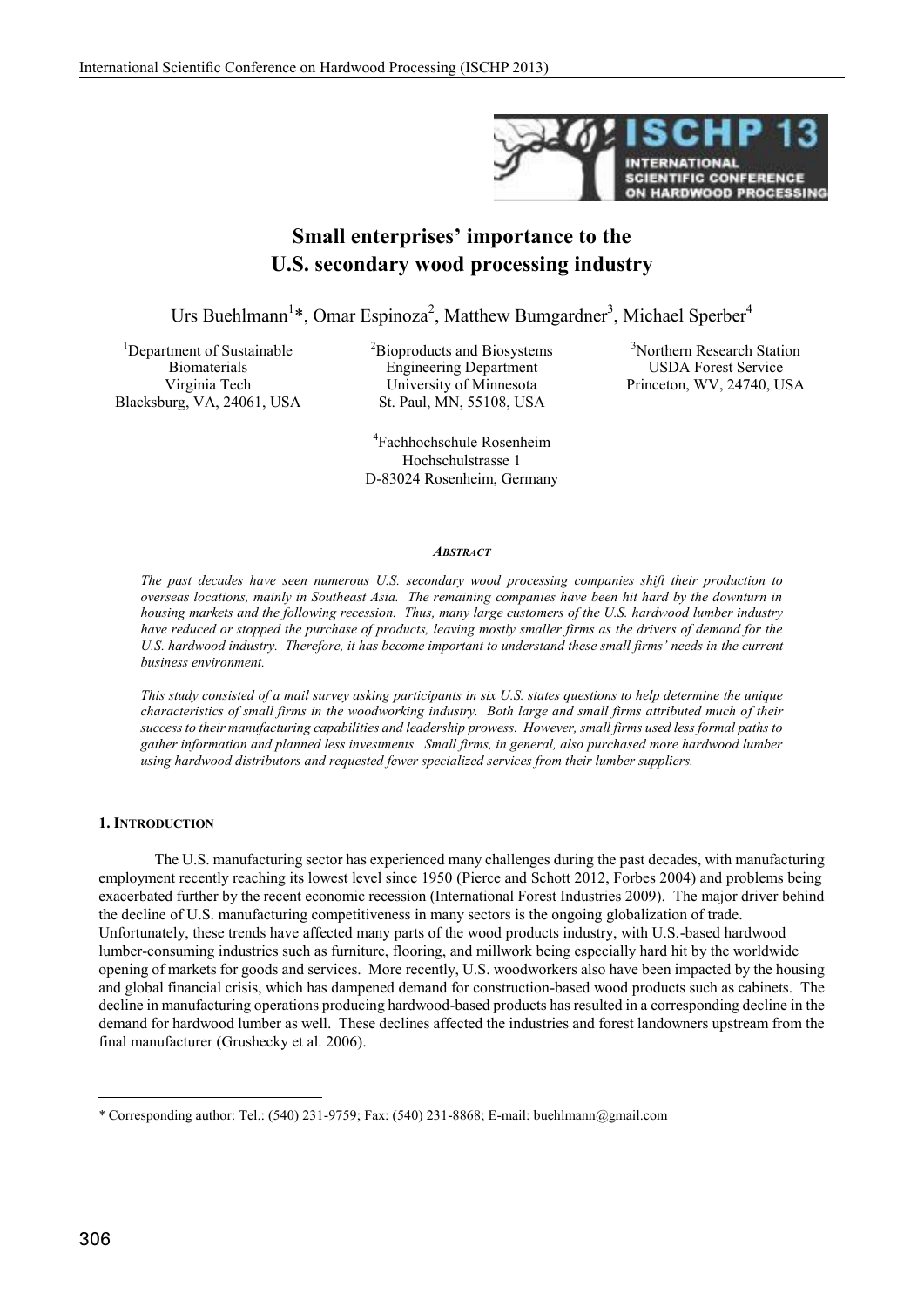To counteract these unfavorable trends, efforts are needed to support and grow local, regional and national industries using U.S. hardwoods. The increasing importance of the customized economy, where customers expect products and services to be customized to their needs and expectations (Schuler and Buehlmann 2003, Lihra et al. 2008, Buehlmann and Schuler 2009), call for nimble entities that are able to interact with individual customers and quickly deliver the desired product or service. Small enterprises are well positioned to provide high levels of customization while also being able to profit from those trends. Their size makes them flexible to tailor products and services to particular market niches and needs, which helps them overcome some of the other inherent disadvantages of being small (Penrose 1995). Several studies have highlighted the importance of small enterprises<sup>\*</sup> and their crucial role in economic and social welfare (Storey 2003, Mulhern 1995). Such enterprises provide local employment, supply needed products and services to local end-users and enterprises, are flexible and innovative, and have the potential to grow into larger, national and international enterprises over time.

For example, Bumgardner et al. (2011) showed the potential of small businesses serving a market niche and being located in a local industry cluster. The Amish wood furniture cluster in Ohio, consisting of nearly 500 companies with a median size of 4 employees, expanded operations while U.S.-based manufacturing in the broader U.S. furniture industry declined. Nearly all of these Amish furniture firms are small enterprises, focusing on narrow market segments and sourcing wood materials and components from local and regional markets.

The objective of the current study was to better understand the importance of small enterprises active in the secondary U.S. forest products industry in the current business environment. Although small enterprises are becoming increasingly important to hardwood lumber demand in the United States, they might at the same time present new challenges to hardwood suppliers, as smaller orders to more customers must be facilitated (Buehlmann et al. 2010). Six eastern hardwood states were included in the study, including Virginia (VA), West Virginia (WV), Ohio (OH), Wisconsin (WI), Tennessee (TN), and North Carolina (NC). Questions pertaining to the competitive attributes of small firms were analyzed. Also of interest were the sourcing practices and informational and training needs of smaller wood products firms. Such information is important in assisting the secondary hardwood industry and determining research priorities, especially for the numerous smaller firms that are increasingly important to the U.S. hardwood market.

# **2. METHODS**

#### **2.1 QUESTIONNAIRE**

Secondary hardwood forest products manufacturers in the study states were surveyed in 2011 using Dillman's (2009) Total Design Method. A questionnaire was developed and pre-tested by members of academia and five secondary hardwood forest products manufacturers, resulting in some questionnaire adjustments. The final questionnaire consisted of 26 questions and covered aspects related to firm characteristics, perceptions about the competitive environment, supply chain issues, and information needs. The survey employed questions with categorical responses, rating responses (5-point scales), and open-ended questions (qualitative responses).

#### *2.2.DATA COLLECTION*

An address list was compiled using state directories supplied by researchers or extension professionals in the study states. Addresses for OH were compiled by Virginia Tech using Manta's online business listings, the manufacturer index of the Wood Products Manufacturers Association, and the membership list of the Architectural Woodwork Institute. The final list contained 4,980 firms.

After the initial mailing in the spring of 2011, a reminder postcard, another questionnaire with accompanying letter, and one last reminder postcard were mailed with a two-week separation between each mailing. At the closing of the survey, 395 usable questionnaires were obtained. For another 337 entities, responses either were not usable (many being primary manufacturers not included in the target population) or the company had gone out of business, etc. After accounting for these firms, the adjusted response rate was 9 percent. Usable responses were obtained from each of the six states (as well as a few in other states), while some respondents chose to not indicate their state: VA (*n*=99), NC (*n*=83), WI (*n*=81), OH (*n*=75), WV (*n*=21), TN (*n*=12), other states (*n*=12), state not indicated (*n*=12).

In the U.S., small businesses are those with less than 500 employees, according to the Small Business Administration. In the EU, small business have less than 50 employees and medium sized businesses less than 250 employees. For studies in forest products, small firms have been defined as much smaller, for example with fewer than 20 employees (Bumgardner et al. 2011).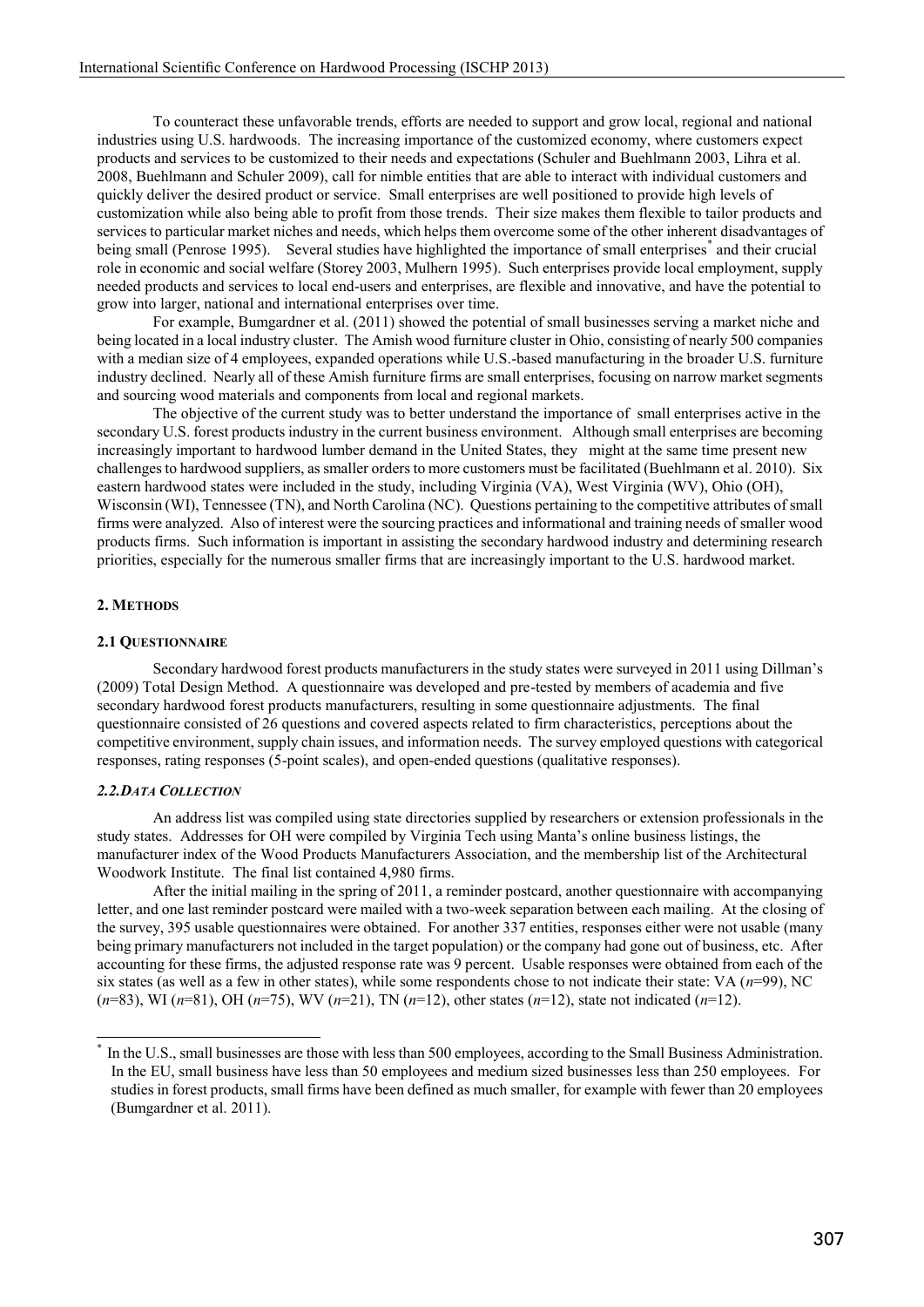Nonresponse bias was assessed by comparing early and late respondents, assuming there is a continuum from early respondents to late respondents, and that late respondents can be used as a proxy of nonrespondents (Lahaut et al. 2003). Respondents were categorized as early respondents (*n*=267) or late respondents (*n*=128) depending on whether they returned the questionnaire from the first or second mailing. Four categorical variables were analyzed using Chi-Square tests of independence, including number of employees, sales in 2010, change in sales from 2010 to 2011 (better, worse, or unchanged), and type of product produced (cabinets, furniture, architectural millwork/fixtures, and other). None of the tests were significant indicating that early and late respondents were similar in terms of size, performance, and product types produced, and thus that nonresponse bias was not a major factor in the study. However, some caution is warranted in interpreting the results given the low response rate.

Responses were obtained primarily from company owners (53 percent), and also from persons in corporate or operations management (32 percent), production management/engineering (4 percent), marketing, sales, and design (3 percent), and 8 percent either worked in other positions or indicated more than one of the above categories (8 percent). In terms of products manufactured, kitchen/bath cabinet companies represented 22 percent, followed by architectural millwork/store fixtures (16 percent), furniture (including household, upholstered, institutional, 14 percent), wood components (10 percent), flooring (6 percent), wood windows/doors (3 percent), and 29 percent indicated another product type or produced a combination of the above. Most respondents operated at higher price-points, with 75 percent indicating their price point was either medium or medium-to-high. Most respondents also indicated that they produced mostly made-to-order (61 percent) or semi-custom (21 percent) products, with only 16 percent producing stock items and 2 percent producing in multiple categories.

Hardwood lumber was, with an average of 45 percent, the largest component of wood materials costs for responding companies, followed by composite and engineered products (27 percent), softwood lumber (17 percent), dimension and components (7 percent), and other (4 percent). Fourteen percent of respondents indicated that their firm has increased the use of imported finished products over the past 5 years, while 21 percent indicated that their company had increased the use of imported components or lumber over the same period. Conversely, only 16 percent of respondents indicated that their firm had increased the export of their products outside of the United States over the last 5 years. Eighty-one percent of respondents worked in a single-facility company and 63 percent of respondents worked in a company with less than 20 employees. Similarly, 52 percent of respondents reported sales of \$1 million or less and another 25 percent had sales between \$1 million and \$5 million. Thus, the sample generally reflected the perceptions and practices of small firms, although further breakdown by small and large firms was used in the following analyses to help further discern characteristics of small firms.

#### **3. RESULTS AND DISCUSSION**

#### *Factors important to business success*

Respondents were presented with a list of fourteen factors and asked to choose four that they perceived to be the most important to the success of their business. Seven of the factors were classified (by the researchers, consistent with Rogoff et al. (2004)) as being external to individual firms and seven were classified as internal factors, but this was not indicated on the questionnaire. The results are shown in Table 1. Respondents chose *manufacturing capabilities* the most frequently, followed by *general economic conditions*, and *cost of raw material and energy inputs* as the top three factors. While there was a general trend of external factors being rated as less important overall (four of the bottom five), external factors also represented two of the top three positions. Thus, in general, both types of factors were seen as impacting the success of secondary wood products manufacturers in the current business environment. Many internal factors such as marketing activities, human resources management, and owner/manager characteristics also were rated relatively highly.

The results in Table 1 were then broken down by firm size to make comparisons between "small" (1-19 employees) firms (*n*=240) and "large" (20+ employees) firms (*n*=142). Both groups ranked *manufacturing capabilities*, *economic conditions*, and *costs of raw material/energy* as the most important factors. However, for small firms, *marketing activities* and *owner/manager characteristics* were especially important while *organizational efficiency* and *product characteristics relative to the competition* were especially important for large firms; all four of these factors could be considered as internal to the individual firm.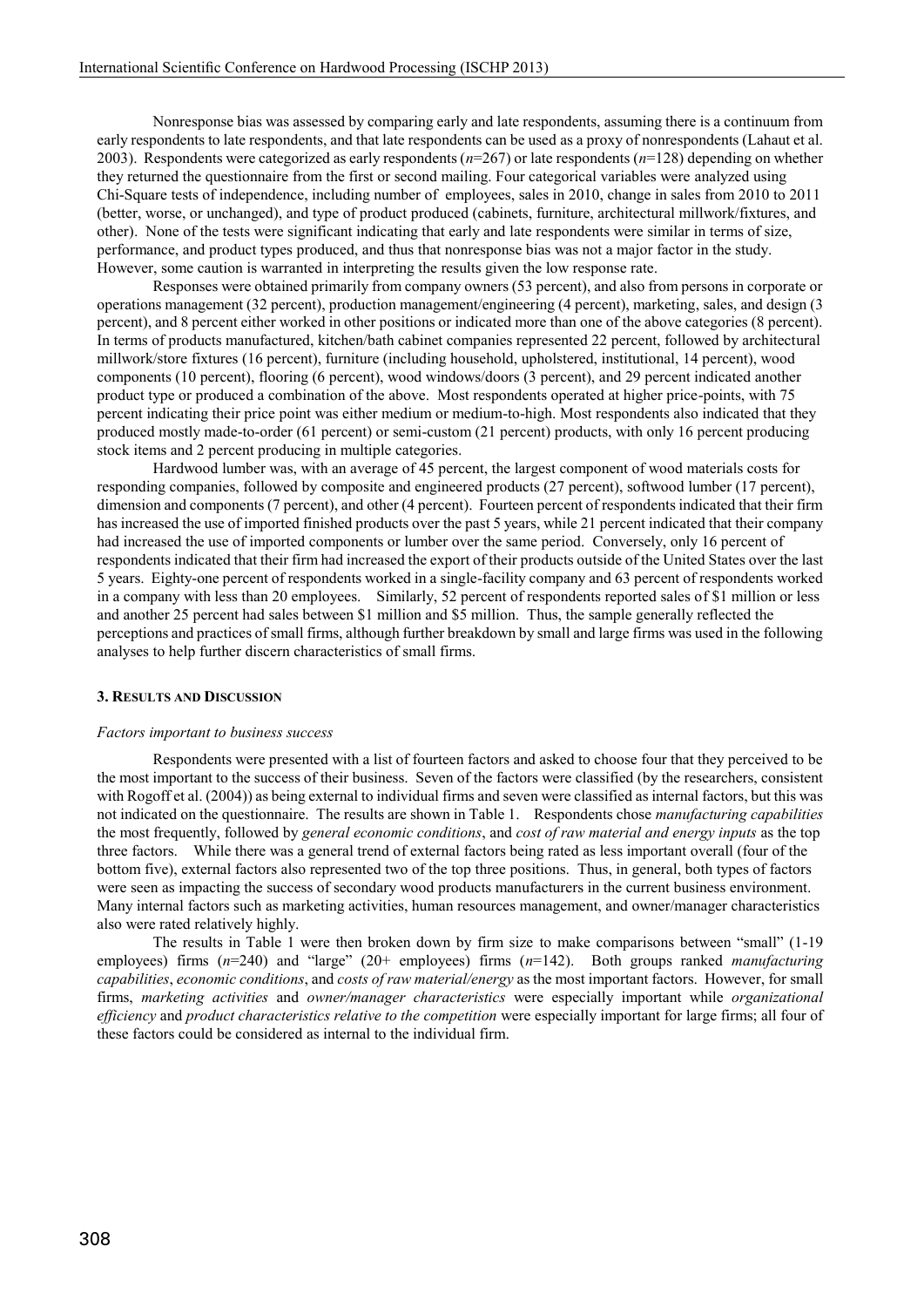| Factor                                                                                                        | Percent of<br>firms<br>indicating <sup>1</sup> | External (E) or<br>internal (I) to the<br>$\mathrm{f\!} \mathrm{irm}^2$ |
|---------------------------------------------------------------------------------------------------------------|------------------------------------------------|-------------------------------------------------------------------------|
| Manufacturing capabilities (e.g., ability to make profitable products, quality control,<br>efficiency)        | 63%                                            | I                                                                       |
| General economic conditions                                                                                   | 57%                                            | E                                                                       |
| Cost of raw material and energy inputs                                                                        | 43%                                            | E                                                                       |
| Marketing activities (e.g., reaching new customers, good customer service, effective<br>product promotion)    | 36%                                            | I                                                                       |
| Human resources management (e.g., organizational efficiency, ability to hire good<br>people, employee morale) | 32%                                            | I                                                                       |
| Individual characteristics of owners/managers (e.g., hard work, ethics, knowledge,<br>dedication)             | 30%                                            | T                                                                       |
| Overall consumer expenditures in our company's product class                                                  | 25%                                            | E                                                                       |
| Product characteristics relative to competition                                                               | 24%                                            | I                                                                       |
| Organizational efficiency (e.g., ability to make quick decisions, ease of implementation)                     | 22%                                            | I                                                                       |
| Financing opportunities (e.g., loan availability)                                                             | 13%                                            | E                                                                       |
| Regulatory conditions                                                                                         | 9%                                             | E                                                                       |
| Upper management decision-making (e.g., investments, expansions)                                              | 7%                                             | I                                                                       |
| Competition-driven innovation                                                                                 | 7%                                             | E                                                                       |
| Industry-wide technology advancements that improve efficiency/product capabilities                            | 6%                                             | E                                                                       |

#### Table 1: Factors most important to the success of respondents' businesses

 $1$  Each respondent was asked to check four factors, thus the total is greater than 100%

<sup>2</sup> As predetermined by the authors

# *Planned investment areas for the next five years*

Respondents were presented with a list of fourteen potential areas for investment and asked to indicate in which of these areas they planned to make significant investments during the next five years. Results are shown in Figure 1. The greatest number of firms planned investments in *advertising/marketing communications*, *employee training*, *finishing*, and *sales force expansion/development*. Overall, business management related investments (especially related to marketing and sales) seemed to be generally rated higher than manufacturing investments, with *finishing* and *assembly* being the highest rated manufacturing investments.

In general, large firms planned more investment activity across more areas than did small firms. *Sales force expansion/development* and *employee training* rank especially high as investment targets for large firms. Smaller firms, conversely, plan more investments in *advertising/marketing* and *e-commerce*. Finishing ranked as important to both small  $(2^{nd})$  and large  $(3^{rd})$  firms.

# *Information sources to learn of trends in the industry*

Respondents were asked about their use of several potential sources of information to learn about trends in the industry. *Conversations with customers* were the most frequent way that industry participants obtained information about trends in the industry, followed by *word of mouth from other industry participants* and *magazines/newspapers*.

When separating the responses by small and large firms, some differences could be observed (Figure 2). Conversations with customers remained the leading source for both small and large firms. Large firms, however, made more frequent use of word of mouth from other industry participants, attendance at meetings or workshops, and *visiting retail and other stores* than did small firms. Information sources relating to designers/consultants, websites/list serves, and magazines/newspapers were all rated similarly, on average, by both small and large firms.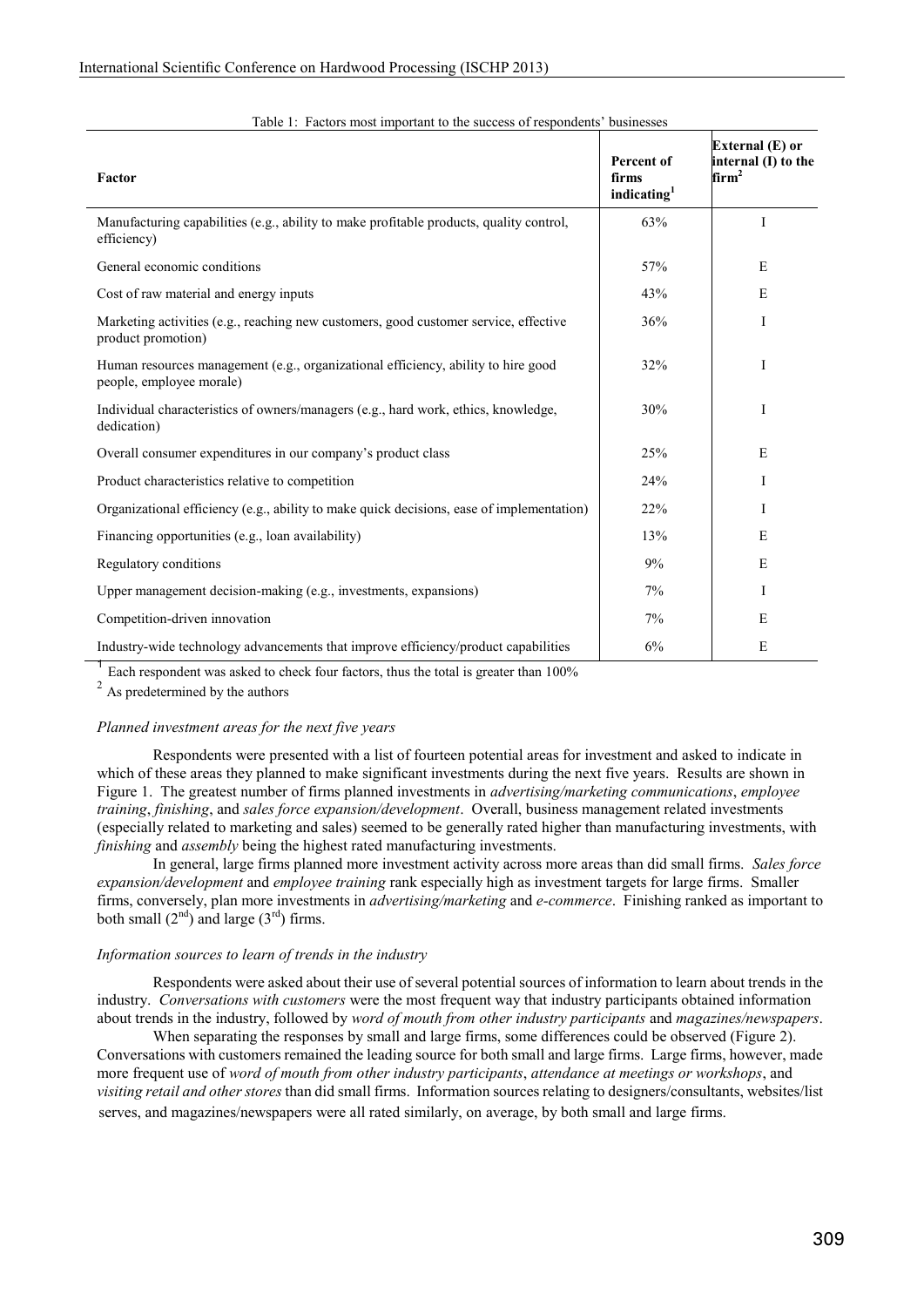

Figure 1: Planned investment areas for the next 5 years.

# *Areas of Perceived Training Needs*

Respondents were presented with an open-ended question asking them to list three individual skills or competencies that, if they personally had more training in, might improve their firm's profitability. By a large margin, the most frequently mentioned area was marketing and sales. This broad area also included those indicating a need to learn more about industry trends, and to better understand internet and online sales. Small firms have been shown to be especially interested in investing in marketing-related skills, and attribute success to marketing activities (Buehlmann et al. 2013). The second most frequently mentioned area was in finance, which included those desiring more training in accounting and costing. Several other areas also received numerous mentions, including management and leadership skills, engineering and manufacturing skills (including technology and woodworking), computer skills, knowledge of lean and continuous improvement, communication skills (including negotiation and motivating employees), design/CAD (Computer Aided Design), general "business" knowledge, and better understanding of legal processes (such as contract law) and regulatory compliance and reporting. Some training areas that were not mentioned as frequently included stress management, chemistry, learning a foreign language, and grant writing.

# *Hardwood lumber sourcing and services requested*

Respondents were asked to indicate the proportion of their hardwood lumber that came from several possible sources, including sawmills, distributors/concentration yards, brokers, and others. Differences existed between the sourcing practices of small and large firms, which were quite pronounced. While large firms sourced 45, 39, and 16 percent of their hardwood by volume directly from sawmills, distributors/concentration yards, and brokers/ other sources, respectively, whereas the percentages for small firms were 29, 59, and 13 percent, respectively. It appeared that distribution/concentration yards were especially important to small firms, a trend also noted in other studies (Buehlmann et al. 2010). However, at the same time, small firms also seemed to request fewer services of their lumber suppliers than did large firms, with only S2S being requested substantially more by small firms than large firms (Figure 3). Large firms, conversely, generally demanded more services overall, particularly, *special grading*, *just-in-time orders*, *color sorting*, *certified products*, and *double-end trim*.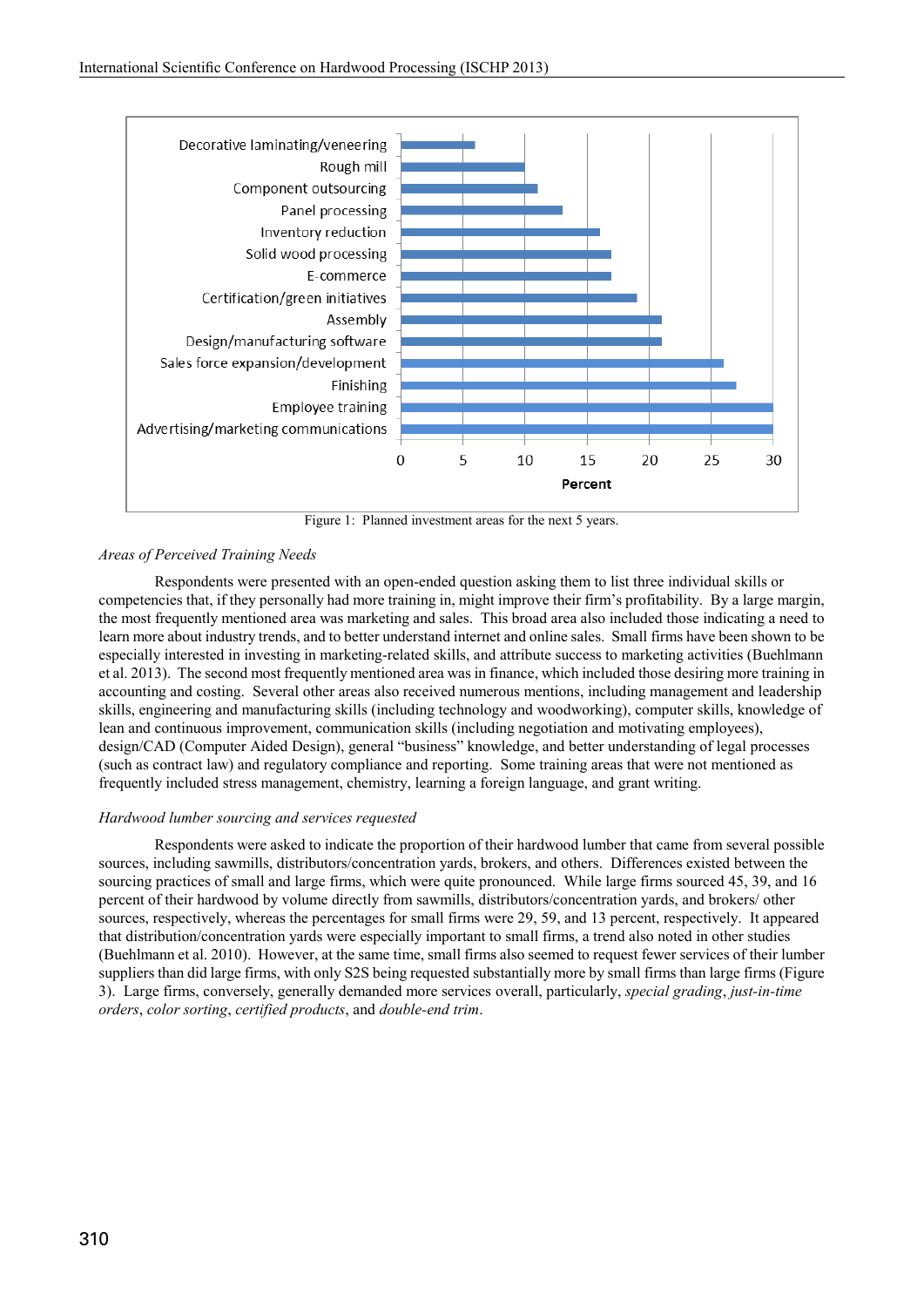

Figure 2: Information sources used to learn of trends in the industry.

# *Lean practices*

The survey also inquired about companies' practices concerning Lean, a management philosophy pursuing more effective and efficient operations through the elimination of waste. Fifty-five percent of all respondents indicated that they are implementing Lean in their operation, while another 9 percent are planning to implement Lean. The remaining 36 percent do not have any plans to pursue Lean in their operations.

Overall, a sizeable portion of the respondents knew about Lean and recognized terms like *lean manufacturing* (68 percent), *lean management* (53 percent), *lean production* (51 percent), *lean thinking* (33 percent), and *Toyota Production System* (29 percent). However, there were notable differences by firm size, with large firms being somewhat more familiar with all of the lean terms investigated (Figure 4). Only in the case of *lean manufacturing* did more than 50 percent of small firms indicate that they had heard of the term.



Figure 3: Services requested by secondary manufacturers from hardwood lumber suppliers.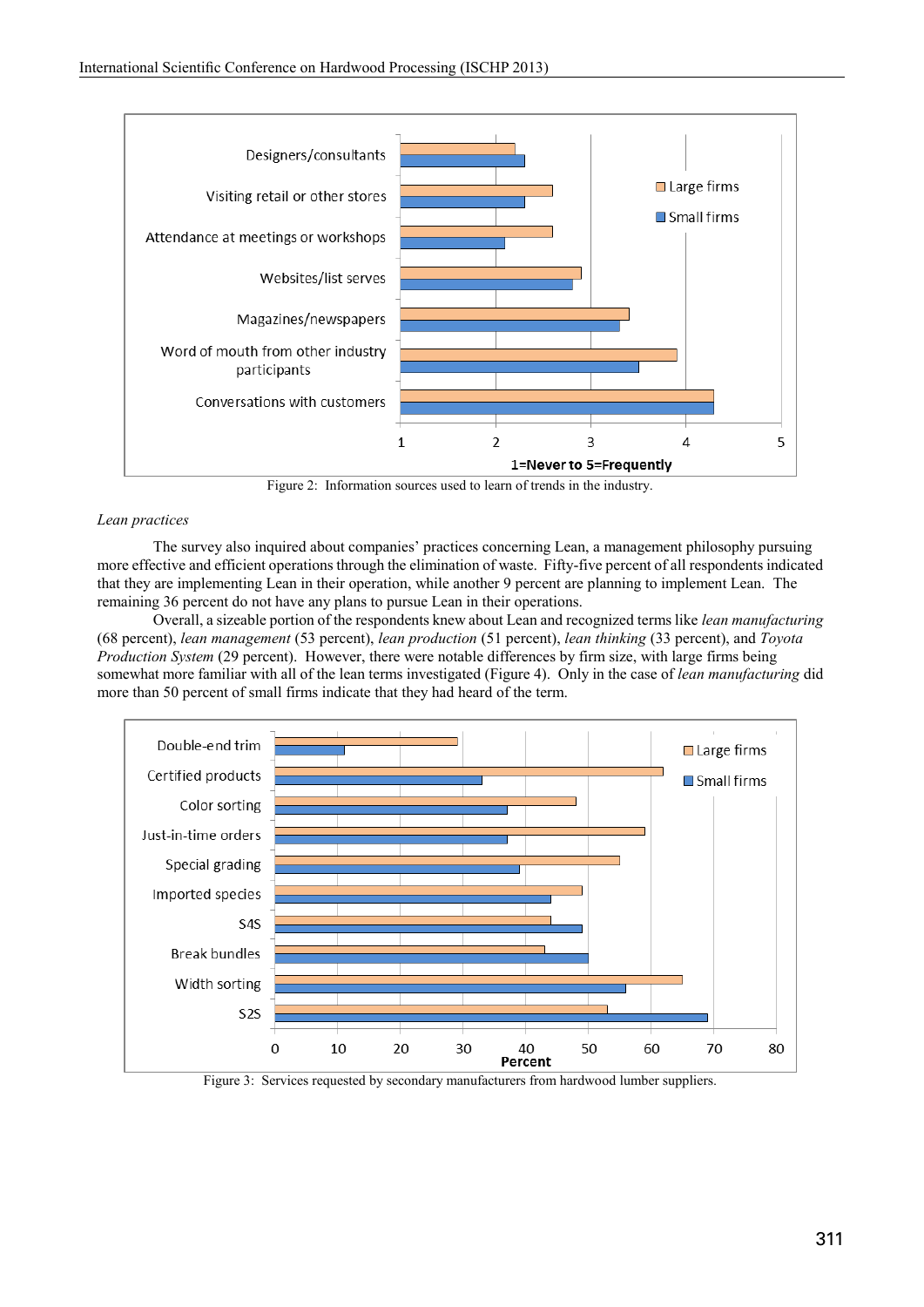

Figure 4: Percentages of respondents indicating they have heard of different Lean systems

# **4. SUMMARY**

This research investigated current perceptions and practices of firms in the U.S. secondary hardwood industry. Focus was given to factors and issues particularly important to small enterprises, defined as firms with less than 20 employees. Such firms ranked their manufacturing capabilities, external economic conditions, and input costs as the most important factors affecting the success of their businesses in the current environment. Small firms' investment plans were found to focus on marketing communications, finishing, and employee training. Also, these small firms rely mostly on conversations with customers to gather information regarding industry trends and rely on distributors  $\&$ concentration yards to source the majority of their hardwood lumber, even though they requested fewer services from their suppliers. It was encouraging that many firms expressed familiarity with several Lean terms, and a majority of the overall sample reported to be implementing Lean practices, However, most small firms were not familiar with several Lean terms.

As summarized here and elsewhere (see Buehlmann et al. 2013 for more in-depth analysis and related discussion), small and large firms in the secondary wood products industry can differ in substantive ways. Discerning these differences is critical given small firms' important role in U.S. hardwood markets. Understanding the needs of smaller manufacturers is becoming increasingly important to analyzing demands for hardwood lumber and the associated product specifications and distribution channels.

# **5. ACKNOWLEDGEMENTS**

The work upon which this publication is based was funded in part through a grant awarded by the Wood Education and Resource Center, Northeastern Area State and Private Forestry, U.S. Forest Service. Thanks also go to university and extension cooperators in the study states, including S. Bowe, S. Grushecky, D. Saloni, and A. Taylor. Use of trade names in this article does not constitute endorsement of any product or service.

# **6. REFERENCES**

Alreck, P. L. 2004. *The Survey Research Handbook,* 3rd ed., McGraw-Hill/Irwin, Boston, MA. 463 p. Buehlmann, U. and A. Schuler. 2009. The U.S. household furniture manufacturing industry in 2008 – status and opportunities. Forest Products Journal. 59(9):20-28.